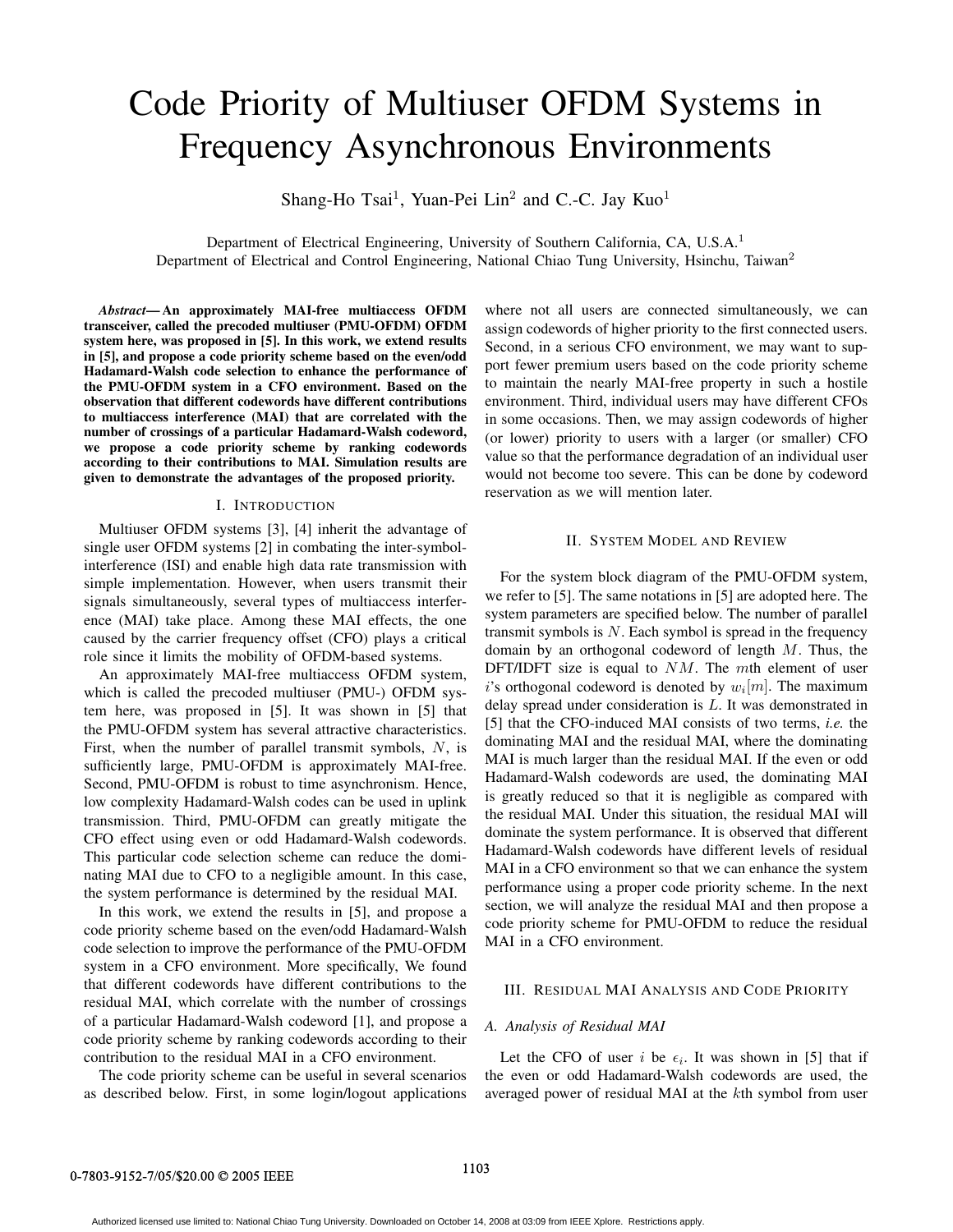*i* to user *j*, *i.e.*  $E\left\{ \left| B_{j \leftarrow i}^{(1)}[k] \right| \right\}$  $\{2\}$ , can be approximated by

$$
\frac{|\beta_i|^2}{M^2} \sigma_{\lambda_i}^2 \sigma_{x_i}^2 \sum_{l=1}^{N-1} \left| \sum_{p=1}^{M-1} \left[ f(p,l) + f(-p,l) \right] r_{ij}[p] \right|^2, \quad (1)
$$

where

$$
f(p,l) = e^{-j\pi \frac{p}{NM}} / \left( NM \sin \frac{\pi (p + lM + \epsilon_i)}{NM} \right),
$$

 $r_{ij}[p] = \sum_{q=0}^{M-1-p} w_i[q] w_j[p+q], \ \beta_i = \sin(\pi \epsilon_i) e^{j \pi \epsilon_i \frac{NM-1}{NM}},$  $\sigma_{\lambda_i}^2$  and  $\sigma_{x_i}^2$  are the averaged channel gain and the averaged symbol power of user i, respectively. For notational convenience, we define the following two parameters

$$
\mu_{j \leftarrow i} = E\left\{ \left| B_{j \leftarrow i}^{(1)}[k] \right|^2 \right\} \text{ and } r'_{ij}[p] = \sum_{q=0}^{M-1-p} w_i[p+q]w_j[q].
$$

**Lemma:** If the even or odd Hadamard-Walsh codewords are used, we have the following property:

$$
\sum_{p=1}^{M-1} r_{ij}[p] = \sum_{p=1}^{M-1} r'_{ij}[p] = 0, \quad i \neq j.
$$
 (2)

**Proof.** As proved in [5], if the even or odd Hadamard-Walsh codewords are used, we have the following property

$$
r_{ij}[p] = r'_{ij}[p], \quad i \neq j. \tag{3}
$$

Using the following two equalities

$$
\sum_{v=0}^{M-1} \sum_{u=0, u \neq v}^{M-1} w_i[u] w_j[v] = \sum_{p=1}^{M-1} (r_{ij}[p] + r'_{ij}[p]),
$$

and

$$
r_{ij}[0] + r'_{ij}[0] = \sum_{v=0}^{M-1} w_i[v]w_j[v] = 0,
$$

we have

$$
\sum_{v=0}^{M-1} \sum_{u=0}^{M-1} w_i[u]w_j[v] = \sum_{p=1}^{M-1} (r_{ij}[p] + r'_{ij}[p]). \tag{4}
$$

From (4), since

$$
\sum_{v=0}^{M-1} \sum_{u=0}^{M-1} w_i[u]w_j[v] = \sum_{v=0}^{M-1} w_j[v] \sum_{u=0}^{M-1} w_i[u] = 0,
$$

we know that

$$
\sum_{p=1}^{M-1} (r_{ij}[p] + r'_{ij}[p]) = 0.
$$
 (5)

From  $(3)$  and  $(5)$ , we can reach  $(2)$ 

From (2), if the even or odd Hadamard-Walsh codewords are used, the codeword cross correlation  $r_{ij}[p]$  for two given codewords must have positive and negative values so that the summation over all  $p$  is zero. Since the maximum value of p is  $M - 1$ , if N is sufficiently large,  $e^{-j\pi \frac{p}{NM}} \approx 1$ . In this case, we have  $f(p, l) + f(-p, l) \approx \frac{1}{NM \sin \frac{\pi (p + lM + \epsilon_i)}{NM}}$ 

 $\frac{1}{NM \sin \frac{\pi(-p+iM+\epsilon_i)}{NM}}$ , which is a monotonically decreasing or increasing function of  $p$  for a given l. Thus, referring to (1), a proper code priority scheme can improve the performance of PMU-OFDM in a CFO environment when not all  $M/2$  users are active. Intuitively, a good code priority scheme should let  $r_{ij}[p]$  have the largest number of zero values or have the most sign exchanges. Then, the absolute-and-squared term in (1) can be efficiently cancelled out after summation of all p.

To illustrate this point, we may consider a simple example where  $M = 8$  and only even codewords, *i.e.* a half-loaded system, are used. One code assignment scheme is to assign the first two users codewords (1 1 1 1 1 1 1 1) and (1 1 -1 -1 - 1 -1 1 1). Then,  $r_{ij}[p]$  is (-1 -2 -1 0 1 2 1) for  $1 \le p \le M-1$ . Another one is to assign them codewords (1 -1 -1 1 1 -1 -1 1) and  $(1 -1 1 -1 -1 1 -1 1)$ . Then,  $r_{ij}[p]$  is  $(-1 2 -1 0 1 -2 1)$ . Obviously, the latter scheme can cancel out the residual MAI more effectively than the former one.

It is known [1] that each Hadamard Walsh codeword can be identified by an unique crossing number. Moreover, even codewords always have an even number of crossing while odd codewords always have an odd number of crossings. Generally speaking, we have the following conjecture.

**Conjecture.** The maximum residual MAI,  $\mu_{i \leftarrow i}$ , occurs when the two codewords having zero and two (or one and three) crossings are used for even (or odd) Hadamard-Walsh codewords.

In the next subsection, we will present numerical examples to shed lights on the above conjecture. A more rigorous proof for this conjecture is under our current investigation.

# *B. Verification of Residual MAI Property*

We study the behavior of Hadamard Walsh codewords of a different crossing number via numerical simulation. Let  $\sigma_{x_i}^2 =$  $\sigma_{h_i}^2 = 1$ , multipath length  $L = 4$ , codeword number  $M =$ 16 and the normalized CFO level  $\epsilon_j = 0.2$ . The values of  $\mu_{i\leftarrow i}$  (dB) are tabulated in Table I for codewords with an even number of crossings. It is clear that  $\mu_{i \leftarrow i}$  is symmetric, *i.e.*  $\mu_{i \leftarrow i} = \mu_{i \leftarrow j}$ . Furthermore, we see that the maximum residual MAI occurs between users with codewords having 0 and 2 crossings. This confirms the conjecture made at the end of Sec. III-A. Moreover, we see that different pairs of codewords will lead to different amount of residual MAI.

Define  $\phi_j(T) = \sum_{i=1, i \neq j}^T \mu_{j-i}$ , where T is the number of active users who are in connection. We show values of  $\phi_i(8)$  and  $\phi_i(16)$  for  $M = 16$  and  $M = 32$ , respectively, in the third and the fifth columns of Tables II (a) and (b). Note that, by summing up the whole row or column of Table I, we get the value of  $\phi_i(8)$  at the 3rd column in Table II (a). When  $M$  increases from 16 to 32, we see that the performance of codewords with the same crossing number does not degrade significantly. This can be explained by the fact that the newly added codewords have more crossings so as to result in a smaller residual MAI amount for other codewords. Take the even codeword with 10 crossings as an example. This codeword degrades the most, *i.e.*, 2.9 dB, as M increased from 16 to 32. However, since the increase of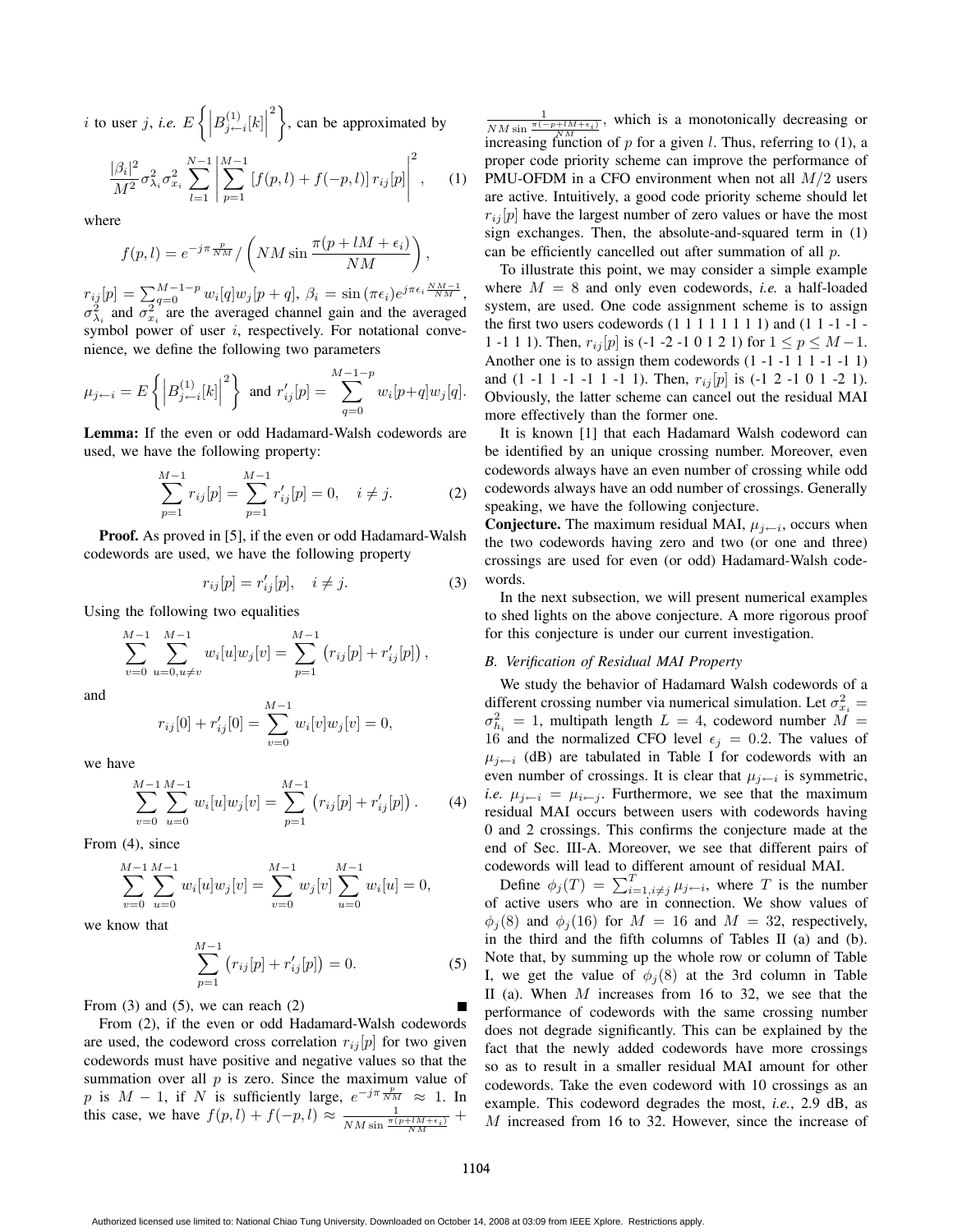|                             | $\Omega$<br>crossing | $\overline{\phantom{a}}$<br>crossings | $\overline{4}$<br>crossings | 6<br>crossings | $\mathbf{\hat{x}}$<br>crossings | 10<br>crossings | 12<br>crossings | 14<br>crossings |
|-----------------------------|----------------------|---------------------------------------|-----------------------------|----------------|---------------------------------|-----------------|-----------------|-----------------|
| $\Omega$<br>crossing        |                      | $-18.5$                               | $-24.5$                     | $-22.4$        | $-31.5$                         | $-33.2$         | $-28.9$         | $-27.1$         |
| $\overline{2}$<br>crossings | $-18.5$              |                                       | $-27.3$                     | $-26.1$        | $-33.2$                         | $-34.0$         | $-31.2$         | $-30.2$         |
| $\overline{4}$<br>crossings | $-24.5$              | $-27.3$                               |                             | $-29.6$        | $-35.2$                         | $-35.7$         | $-33.8$         | $-33.2$         |
| 6<br>crossings              | $-22.4$              | $-26.1$                               | $-29.6$                     |                | $-34.8$                         | $-35.4$         | $-33.2$         | $-32.4$         |
| $\mathbf{x}$<br>crossings   | $-31.5$              | $-33.2$                               | $-35.2$                     | $-34.8$        |                                 | $-39.2$         | $-38.0$         | $-37.7$         |
| 10<br>crossings             | $-33.2$              | $-34.0$                               | $-35.7$                     | $-35.4$        | $-39.2$                         |                 | $-38.3$         | $-38.1$         |
| 12<br>crossings             | $-28.9$              | $-31.2$                               | $-33.8$                     | $-33.2$        | $-38.0$                         | $-38.3$         |                 | $-36.3$         |
| 14<br>crossings             | $-27.1$              | $-30.2$                               | $-33.2$                     | $-32.4$        | $-37.7$                         | $-38.1$         | $-36.3$         |                 |

TABLE I  $\mu_{j \leftarrow i}$  AS A FUNCTION OF CODEWORDS IN TERM OF THEIR CROSSING NUMBERS.

M will increase the number of codewords with more crossings that will have much less residual MAI, the overall performance is actually improved.



TABLE II

THE MAI OF ASSIGNMENT OF (A) EVEN CODEWORDS, (B) ODD CODEWORDS FOR  $M = 16$  (COLUMN 3) AND  $M = 32$  (COLUMN 5).

#### *C. Proposed Code Priority Scheme*

We see from Table II that, as  $M$  increases, the newly added codewords, *i.e.*, with 8-14 crossings for even codewords and 9-15 crossings for odd codewords, result in less residual MAI than original even codewords with 0-6 crossings and original odd codewords with 1-7 crossings. Hence, for an  $M/2$ -user system with  $M \geq 8$ , the set of  $M/4$  codewords with more crossings should be assigned to the first  $M/4$  active users. Afterwards, the remaining  $M/4$  codewords with fewer crossings can be further divided into two subsets with  $M/8$ codewords each. The  $M/8$  codewords with more crossings have higher priority to be assigned to users when the number of active users exceeds  $M/4$ . We continue this procedure until the divided subset contains only one user.

For example, the set of even or odd codewords with  $M = 32$ should be divided into the following five subsets.

- 1) the 1st codeword subset with 0-1 crossings (*i.e.*, 0 for even codeword, and 1 for odd codeword);
- 2) the 2nd codeword subset with 2-3 crossings;
- 3) the 3rd codeword subset with 4-7 crossings;
- 4) the 4th codeword subset with 8-15 crossings; and
- 5) the 5th codeword subset with 16-31 crossings.

The higher the index of a codeword subset, the smaller the residual MAI. Thus, we should assign codewords from a higher indexed subset to a lower indexed subset. Consequently, the overall performance of this codeword assignment is better than that of a random codeword assignment.

Note that the above scheme provides only a coarse-scale code priority. That is, in the same codeword subset, codewords with more crossings may not necessarily have smaller MAI than those with fewer crossings. Take the 5th codeword subset as an example. The codeword with 20 crossings actually has less MAI than that with 30 crossings. A fine-scale codeword priority can be obtained off-line using the close form of  $\mu_{i \leftarrow i}$ in (1) to construct Tables I and II. Based on these tables, we can determine the fine-scale code priority.

For instance, consider the case  $M = 16$ . The fine-scale code priority for the even codewords is (with the Kronecker ordering [1])

$$
(\mathbf{w}_{16}, \mathbf{w}_4, \mathbf{w}_6, \mathbf{w}_{10}, \mathbf{w}_7, \mathbf{w}_{11}, \mathbf{w}_{13}, \mathbf{w}_1). \hspace{1cm} (6)
$$

Fig. 1 shows  $\sum_{i=1, i \neq j}^{T} \mu_{j-i}$ ,  $1 \leq j \leq 8$ , as a function of CFO for the set of even codewords. We see that the rank of the performance of different codewords remains the same across the whole range of CFO in the test. In other words, the finescale code priority scheme will not be changed by different CFO values. Hence, we only need to determine the fine-scale code priority once for a specific CFO value and apply it in different CFO environments.



Fig. 1.  $\sum_{i=1, i \neq j}^{T} \mu_{j \leftarrow i}$  as a function of CFO for even codewords.

1105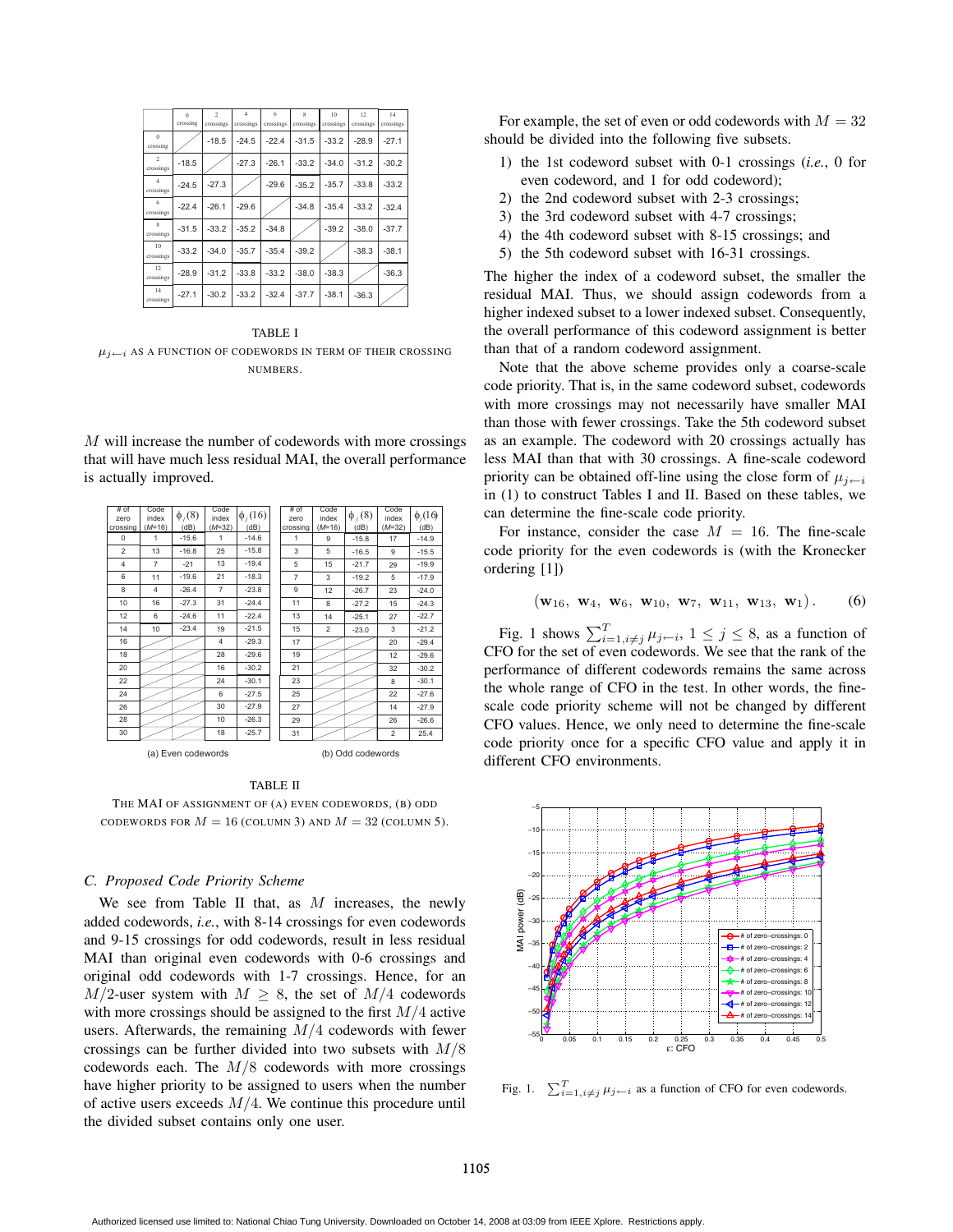#### IV. SIMULATION RESULTS

In this section, we compare the performance of the PMU-OFDM and the OFDMA systems. It was shown in [5] that these two systems have similar performance in a fully-loaded CFO environment. Thus, we will focus on the half-loaded or the lightly-loaded cases here. It will be demonstrated that significant performance improvement can be achieved using the proposed code priority scheme in PMU-OFDM. We consider the uplink direction so that every user has different CFO and channel fading. The channel and CFO are assumed to be quasi-invariant in the sense that it remains unchanged within one OFDM-block duration.

Simulations are conducted with the following parameter setting throughout this section:  $N = 64$ ,  $M = 16$ , the multipath length  $L = 4$ , the channel coefficients are i.i.d. complex Gaussian random variables with an unit variance, and the BPSK modulation is used. The Monte Carlo method is used to run more than 500,000 symbols for every individual user. We consider the worst CFO scenario, where the CFO value of each user is randomly assigned to  $+\varepsilon$  or  $-\varepsilon$ .

# **Example 1. Lightly-loaded systems with serious CFO**

In this example, we compare the performance of the PMU-OFDM and the OFDMA systems. Every user in these two systems will transmit  $N$  symbols and the DFT/IDFT size is the same, *i.e.*  $NM = 1024$ , which is a reasonable value for broadband wireless access solution [4]. Since both systems transmit N symbols per block and add the CP of the same length  $L-1$ , their actual data rates are the same. We consider two loading cases. One is half-loaded and the other is quarterly-loaded. In the half-loaded case, the set of  $M/2$  even codewords is used in the PMU-OFDM system. For OFDMA, each user occupies  $N$ subchannels which are maximally separated [5]. In a quarterlyloaded case, four codewords with 14, 12, 10, 8 crossings are used in the PMU-OFDM system. For OFDMA, the uth user is assigned subchannels indexed by  $4(u-1)+kM$ ,  $1 \le u \le M/4$ and  $0 \leq k \leq N-1$ .

Let us first evaluate the MAI effect in the detection stage, *i.e.* MAI after frequency equalization [5]. In the absence of MAI and channel noise, the received symbols for detection are still BPSK symbols with either  $+1$  or  $-1$ . Fig. 2 shows the averaged total MAI after equalization as a function of CFO for the two systems in the half-loaded and the quarterly-loaded situations. (For the averaged total MAI calculation, we refer to [5].) We see that the half-loaded PMU-OFDM even outperforms the quarterly-loaded OFDMA when  $\varepsilon < 0.375$ . The quarterly-loaded PMU-OFDM outperforms quarterly-loaded OFDMA by around 8-20 dB. We also observe that, in a serious CFO level,  $e.g. \varepsilon = 0.15$ , quarterly-load PMU-OFDM outperforms the half-loaded PMU-OFDM by 14 dB. Thus, in the presence of serious CFO, we may want to support fewer users with the proposed code priority so that PMU-OFDM can still be approximately MAI-free in such a hostile case.

Next, we consider the bit error rate (BER) performance of both systems. Let the CFO value be fixed at 0.2. Fig. 3 plots the BER as a function of the signal-to-noise ratio (SNR).



Fig. 2. MAI comparison between PMU-OFDM and OFDMA in half-loaded and quarterly-loaded cases.

It is apparent that the use of even codewords enables halfloaded PMU-OFDM to have lower BER than quarterly-loaded OFDMA. By comparing this figure with Fig. 2, we see that the BER performance in Fig. 3 could be roughly evaluated by the MAI curves in Fig. 2. Let us take half-loaded PMU-OFDM as an example. The performance floor occurs when SNR is around 15 dB. This can be explained as follow. As shown in Fig. 2, the MAI power is around −18 dB at CFO=0.2. For BPSK symbols with 0 dB signal power and SNR=18 dB, it implies that the noise power is around −18 dB. Hence, if we include the MAI power of  $-18$  dB, the total noise-plusinterference power is equal to  $-15$  dB.



Fig. 3. BER comparison between PMU-OFDM and OFDMA in half-loaded and quarterly-loaded cases with fixed CFO ( $|\epsilon_j = 0.2|$ ).

We see from Fig. 2 that the BER of half-loaded PMU-OFDM at SNR=18 dB performs roughly the same as quarterlyloaded PMU-OFDM at SNR=15 dB, where its MAI power is around −31 dB and is much smaller than the noise power